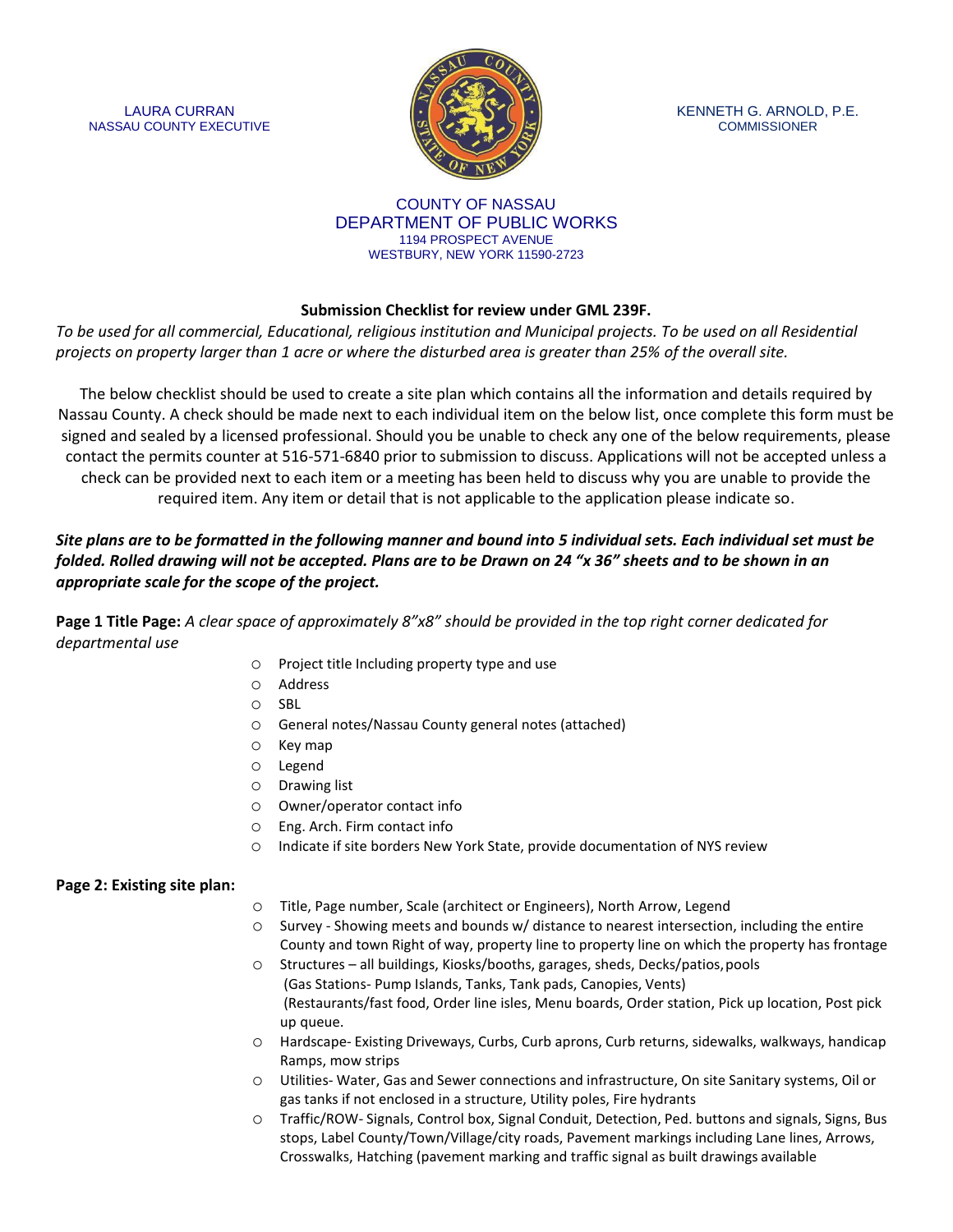#### **Page 3: Proposed Site Plan:**

- o Proposed changes to the above shown in Bold over existing (gray).
- o Show Parking:
	- Must be 3' between property line and curb to perpendicular or angular parking to a Nassau County Road
	- Must be 1' between property line and curb for parallel parking to a Nassau County Road
	- When parking is along property line a permanent physical barrier must be installed no part of car can encroach into ROW/Sidewalk including bumpers and doors,
	- If more than two curb cut-cuts exist (typically corner property), 20' shall be provide from the property line to the edge of the parking space(s) so that a vehicle may not back out into the roadway to access another curb-cut
- o Traffic control box covers must be replaced with HD when used in driveway ramps
- o Show proposed driveways, Curb Cuts / Curb Returns: Indicate if any existing are to be closed
	- Driveway distance to PL (new Const 5'. Existing const 3')
	- Driveway Apron Distance to UP, Signs, Hydrants, etc' -3' notto include the splay
	- Driveway Curb Return Distance to UP, Signs, Hydrants etc. 3' from beginning of radius not to include the radius (handicap ramps may need to be added)
	- Commercial for Two-Way Traffic: 30' 40' excluding splays
	- Commercial for One-Way Traffic: 20' excluding splays

Note: If curb-returns are proposed (used for shopping centers, higher traffic volume locations) maintain above widths and provide a 20' corner radii requirement and forsignalized intersection(s) 30' radii

o If corner property, handicap ramps must be made ADA compliant

### **Page 4: Grading and drainage:** - *overlaid on proposed site plan*

- $\circ$  Show 1ft contour lines (sites exceeding sqft. Show 2 ft contour)
- o Existing topo survey in gray
- o existing drainage infrastructure in gray
- o Proposed topo in Bold
- o Top of Curb and Bottom Of curb elevations along Curb Line in ROW and on site.
- o Spot elevations shown at property line both sides of Driveways and walks and center of driveways.
- o Proposed drainage infrastructure in bold including, Wells, catch basins, inlets, infiltration chambers, connections, swales, Drainage reserve areas.
- o Estimated existing storage volume calculations
- o Proposed storage volume calculations
- o Identify the recipient of all overflow

### **Page 5: Sediment and erosion control plan – NYS standard**

#### **Page 6: Traffic Signal and pavement marking** – *if needed, overlaid on proposed site plan*

### **Page 7: Parking/on site traffic** – *If needed, overlaid on proposed site plan*

- o Show parking requirements / provided
- o Stalls Numbered
- o Parking Traffic Flow
- o Delivery traffic flow (include auto turn for larges vehicle anticipated)
- o For restaurants/fast food, Drive through Isle, Menu and order boards, Pick up windows (include auto turn)
- o Queue for 5 to 7 vehicles on the site before the order board
- o AutoTurn may be required to show adequate ingress and egress of curb-cut(s), andsite circulation
- o Sight distance footage and if footage is AASHTO compliant may be required to be provided for ingress and egress